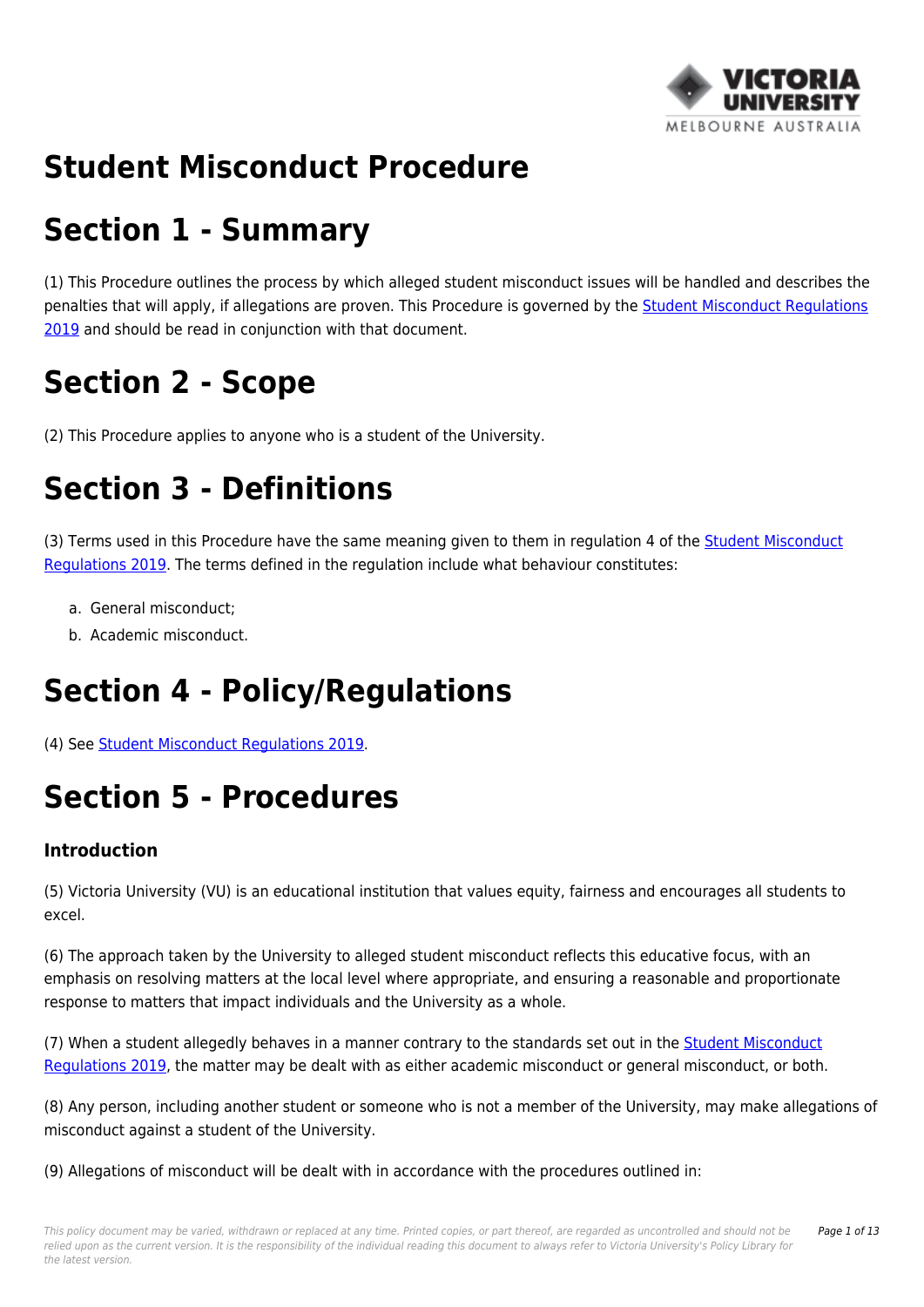- a. Part B , which covers the initial response by an authorised officer;
- b. Part C, which covers situations where a senior officer from the relevant area may deal with a matter; or
- c. Part D , which covers matters to be referred to and dealt with by the Student Misconduct Panel.

## **Part A - Summary of Roles and Responsibilities**

| <b>Roles</b>             | <b>Responsibilities</b>                                                                                                                                                                                                                                                                                                                                                                                                   |  |
|--------------------------|---------------------------------------------------------------------------------------------------------------------------------------------------------------------------------------------------------------------------------------------------------------------------------------------------------------------------------------------------------------------------------------------------------------------------|--|
| Authorised officer       | To give reasonable directions to address apparent student misconduct and to report alleged<br>student misconduct to a senior officer where appropriate.                                                                                                                                                                                                                                                                   |  |
| Senior officer           | To make an initial assessment regarding reports of student misconduct.<br>To liaise with the Office for Researcher Training, Quality and Integrity regarding allegations<br>involving a potential breach of the Australian Code for the Responsible Conduct of Research<br>$(2018)$ (Cth).<br>To investigate allegations of student misconduct or, in serious cases, refer the matter to the<br>Student Misconduct Panel. |  |
| Student Misconduct Panel | To investigate alleged Student Misconduct.                                                                                                                                                                                                                                                                                                                                                                                |  |
| Student advocate         | Provides advocacy, advice and assistance to the student throughout the process.                                                                                                                                                                                                                                                                                                                                           |  |
| Support person           | Provides assistance and support to the student, but does not actively participate in the process.                                                                                                                                                                                                                                                                                                                         |  |

## **Part B - Responding to Potential Student Misconduct**

### **Authorised officers to give reasonable directions**

(10) As set out in regulation 9 of the [Student Misconduct Regulations 2019](https://policy.vu.edu.au/document/view.php?id=206), an authorised officer may give reasonable directions to students:

- a. to ensure the safety of the student or of any other person;
- b. to prevent damage to or destruction of University property or facilities;
- c. for the proper performance of the staff member's duties regarding the custody, maintenance or use of University property or facilities;
- d. to ensure the orderly conduct of
	- i. any teaching or learning group;
	- ii. any research activity;
	- iii. examination;
	- iv. ceremony of the University;
	- v. any meeting of Council;
	- vi. a board, committee or other body properly constituted; or
- e. for the maintenance of good order.

### **Reasonable directions by authorised officers**

(11) What is considered a 'reasonable direction' will depend on the situation.

(12) In most cases where an authorised officer has reasonable grounds to believe that a student may be acting or may have acted contrary to the behavioural or academic standards expected (e.g. talking or failing to turn their phone off in class, or inadequate or misleading citation that does not constitute plagiarism under the **Academic Integrity Policy**), an 'educative response' will be appropriate.

(13) An educative response may include informing the student of the standards expected, asking the student to desist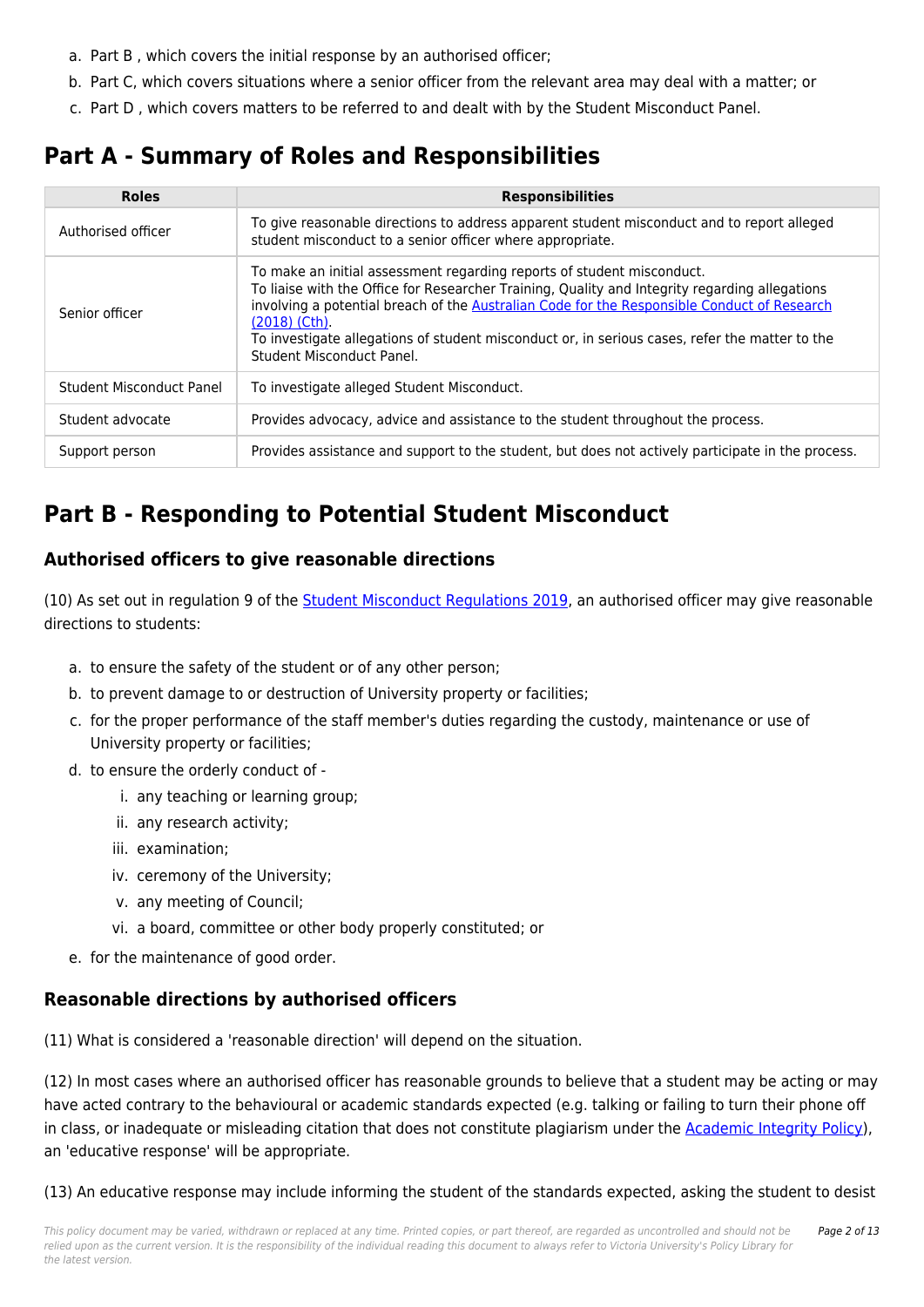and advising the student of the consequences of continued inappropriate behaviour.

### **Temporary removal by authorised officer**

(14) In more serious situations, it may be appropriate for an authorised officer to temporarily withdraw permission for the student to participate in a University activity, and/or to use or enter all or particular University premises or facilities for a period not exceeding 48 hours.

(15) In accordance with regulation 9 of the [Student Misconduct Regulations 2019](https://policy.vu.edu.au/document/view.php?id=206), the temporary removal of a student should only be applied in circumstances where the authorised officer has reasonable grounds to believe that a student has or may be committing student misconduct. The temporary removal should only be applied where it is considered necessary for the maintenance of good order (for example where the student's behaviour impedes the normal functioning of an activity or where the student's behaviour is perceived as a threat to the safety of people or property). Specific examples of where this may be appropriate include, but are not limited to:

- a. continued disruption of an activity such as a lecture, tutorial, examination or field trip;
- b. behaviour contrary to the rules of use in the Library or Information Technology facilities; or
- c. vandalism or other anti-social behaviour in the general precincts of the University, including the open public spaces, grounds and car parks.

(16) The temporary removal of a student under clause (15)a. will generally only be imposed for the duration of the particular activity and in the case of conduct under clauses (15)b. or (15)c. can be for a period of no greater than 48 hours. The removal should be the least restrictive available to satisfy the requirements of the particular circumstances.

(17) Where an authorised officer temporarily removes a student, they must report the incident to the Integrity Office within 2 University business days so that a central record can be made.

### **Reporting the alleged student misconduct**

(18) In accordance with regulation 10 of the **Student Misconduct Regulations 2019**, where an authorised officer believes that action taken in accordance with Part B above is inappropriate or insufficient to adequately address the alleged conduct, they must promptly report the matter to a senior officer within the relevant area . The sorts of alleged misconduct that should be escalated to a senior officer include, but are not limited to:

- a. any other potential general or academic misconduct matter where an educative response would be insufficient or inappropriate to adequately deal with the alleged behaviour;
- b. any matters involving a potential breach of the University's [Research Integrity Policy](https://policy.vu.edu.au/document/view.php?id=75); and
- c. alleged plagiarism or collusion issues that could be considered 'plagiarism' or 'serious plagiarism' under the [Academic Integrity Policy.](https://policy.vu.edu.au/document/view.php?id=27)

(19) As a general rule, anything other than potential low-level/minor misconduct should be escalated to a senior officer. Further, where an authorised officer is in any doubt, advice should be sought from a senior officer.

### **Alleged general misconduct in the student residences**

(20) As set out in sub-regulation 10(2) of the [Student Misconduct Regulations 2019,](https://policy.vu.edu.au/document/view.php?id=206) all allegations of misconduct arising out of incidents occurring in or under the auspices of the Student Residences should at first instance be determined in accordance with the Student Residences specific rules and associated procedures.

(21) Where the Manager of the Student Residences believes that the action is insufficient to address the behaviour (e.g. where the conduct may have a wider implication for the safety and wellbeing of the University community),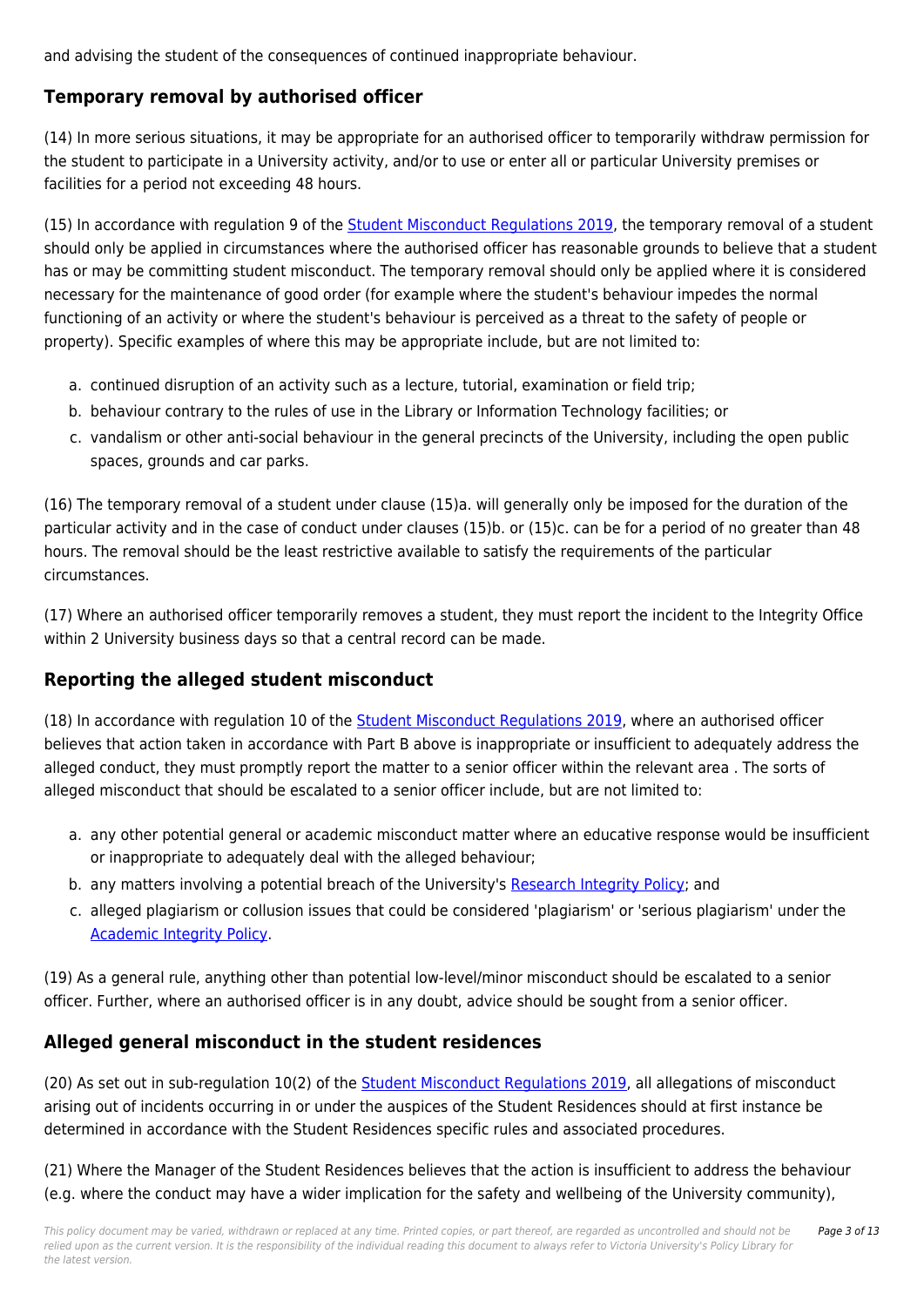they may report the matter to the senior officer responsible for the Student Residences. The matter may then be addressed in accordance with the [Student Misconduct Regulations 2019](https://policy.vu.edu.au/document/view.php?id=206) and this Procedure (or referred to the [Exclusion for Safety Reasons Regulations 2019](https://policy.vu.edu.au/document/view.php?id=151) ).

### **Alleged misconduct while a student is studying with a host institution**

(22) Similarly, when VU students are studying with a host institution (e.g. on an exchange overseas), they will be subject to the host institution's rules and procedures.

(23) As set out in sub-regulation 10(2) of the [Student Misconduct Regulations 2019,](https://policy.vu.edu.au/document/view.php?id=206) where any response (including a lack of response) by a host institution is considered insufficient to address the alleged conduct, the matter may be referred to a senior officer from the relevant area at the University. The matter may then be addressed in accordance with the [Student Misconduct Regulations 2019](https://policy.vu.edu.au/document/view.php?id=206) and this Procedure (or referred to the [Exclusion for Safety Reasons](https://policy.vu.edu.au/document/view.php?id=151) [Regulations 2019](https://policy.vu.edu.au/document/view.php?id=151)).

### **High-risk behaviour**

(24) If a student's conduct causes any person to be concerned for his or her or another person's physical safety, they should contact the Police and University Security.

(25) If an authorised officer believes that, taking into consideration any relevant circumstances, the alleged misconduct suggests that the student may be a high-risk person, they must refer the matter to a senior officer within the relevant area who will refer the matter to the University Safety and Triage team for consideration under the [Exclusion for Safety Reasons Regulations 2019](https://policy.vu.edu.au/document/view.php?id=151) and relevant procedures. High-risk behaviour is described in section 41 of the [Governance, Academic and Student Affairs Statute 2013](https://policy.vu.edu.au/document/view.php?id=243).

(26) Where a student is referred to the University Safety and Triage team, the misconduct process will be suspended pending the outcome of that process. Where the matter is considered by the senior officer of the relevant area to have been adequately dealt with under that process (e.g. where a student has been excluded under that Regulation), the misconduct process may be dismissed.

## **Part C - Response to alleged misconduct by senior officer**

### **Preliminary fact-finding/consideration of the allegation**

(27) As set out in regulation 11 of the [Student Misconduct Regulations 2019,](https://policy.vu.edu.au/document/view.php?id=206) where a senior officer receives a report of alleged student misconduct they should inform themselves as they see fit in order to make a decision as to whether the alleged conduct should either be:

- a. dismissed (for example, where it has already been adequately dealt with by an authorised officer or where the allegation lacks merit);
- b. referred back to an authorised officer to be dealt with in an informal, educative manner;
- c. investigated by the senior officer; or
- d. in serious cases, referred to a Student Misconduct Panel via the Integrity Office (or such other University body or person which from time-to-time manages this Procedure);
- e. referred to the University Safety and Triage team via Director, Student Services for consideration, if the alleged behaviour suggests that the student may be a high-risk person under the [Exclusion for Safety Reasons](https://policy.vu.edu.au/document/view.php?id=151) [Regulations 2019](https://policy.vu.edu.au/document/view.php?id=151) and relevant procedures.

(28) This initial process may include undertaking some preliminary fact-finding if the senior officer does not believe that there is enough information.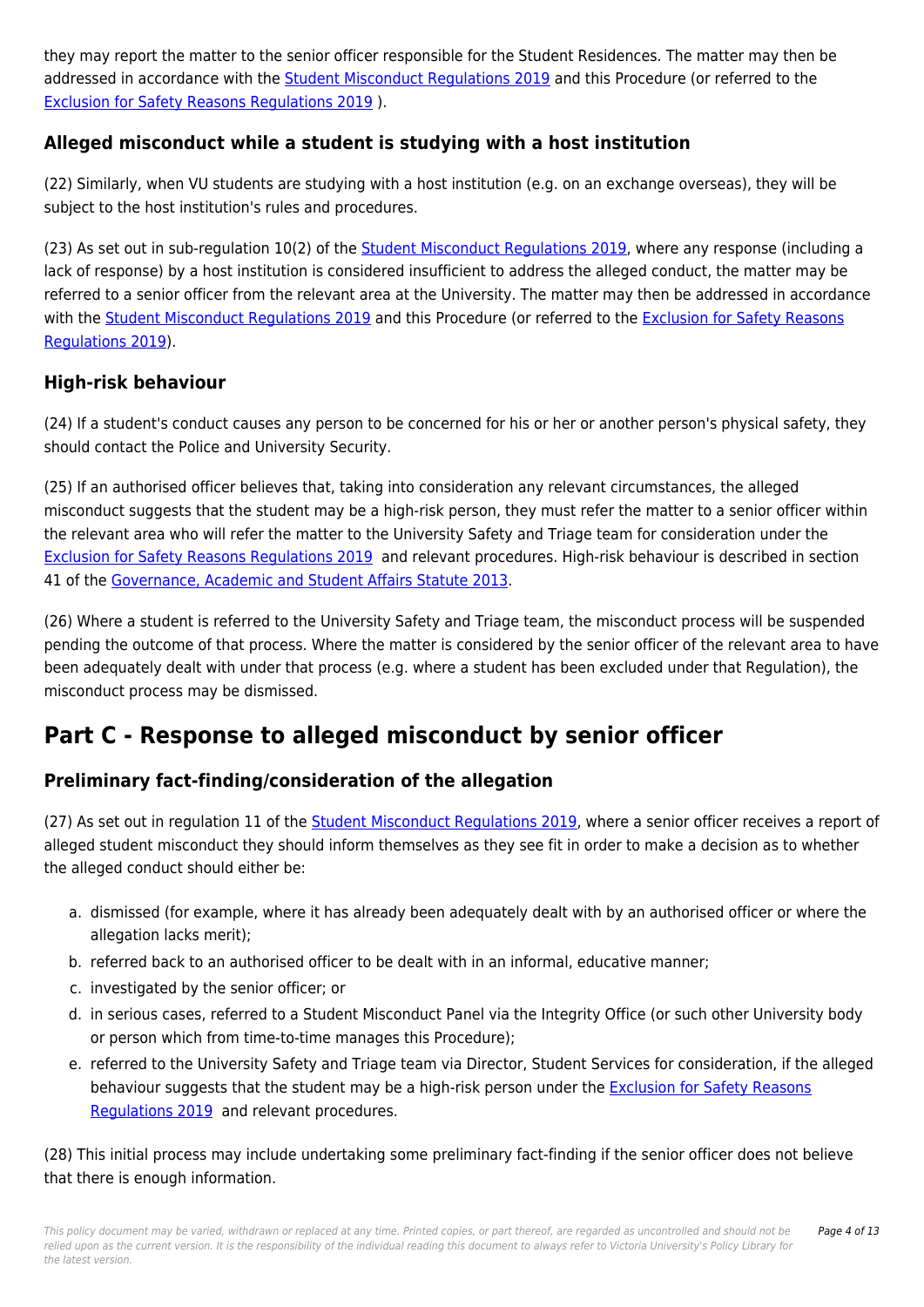(29) The preliminary fact-finding process (if required) and the forming of a preliminary view regarding how the matter should be handled should take place quickly, however it does not constitute an investigation meeting. Unless there are unusual circumstances, this process should take no longer than 10 University business days.

### **Matters involving Research**

(30) Where the allegation involves a possible breach of the University's [Research Integrity Policy](https://policy.vu.edu.au/document/view.php?id=75), the senior officer should notify the Office for Researcher Training, Quality and Integrity as soon as practicable.

(31) The senior officer will then consult with the Office for Researcher Training, Quality and Integrity regarding the seriousness of the alleged conduct and the appropriate allocation of responsibilities in dealing with the matter. In particular, the Office for Researcher Training, Quality and Integrity will advise whether:

- a. the matter is of a low-level or minor nature for which an educative response is appropriate;
- b. the matter should be investigated by a senior officer in accordance with the **Student Misconduct Regulations** [2019](https://policy.vu.edu.au/document/view.php?id=206) and this Procedure; or
- c. in cases involving a plausible case of Research Misconduct, referred to a Student Misconduct Panel.

### **Dismissing the allegation where it has been adequately dealt with or lacks merit**

(32) If after informing her or himself as necessary, the senior officer is of the view that the alleged misconduct matter has been adequately dealt with by an authorised officer, or if they believe that the allegation has no merit, they may dismiss the allegation and take no further action. Circumstances where an allegation could be dismissed for having no merit include:

- a. where, in the opinion of the senior officer, the allegation is frivolous, vexatious, misconceived, lacks substance or is otherwise an abuse of University processes;
- b. where the allegation, if proved, clearly would not constitute general misconduct or academic misconduct; or
- c. where the person against whom the allegation is made is not a student.

### **Addressing the alleged misconduct**

(33) In accordance with sub-regulation 11(3) of the [Student Misconduct Regulations 2019,](https://policy.vu.edu.au/document/view.php?id=206) where a senior officer is of the view that the alleged misconduct may have occurred and that it requires further action, they must -

- a. refer the matter back to the authorised officer to address in accordance with regulation 9 of the [Student](https://policy.vu.edu.au/document/view.php?id=206) [Misconduct Regulations 2019](https://policy.vu.edu.au/document/view.php?id=206). It will be appropriate to refer a matter back to an authorised officer where the alleged misconduct is considered to be of a low-level or minor nature and which warrants an informal, educative response;
- b. investigate the alleged student misconduct in accordance with Part E below, and where the student acknowledges or is found to have committed student misconduct, impose a sanction in accordance with Part F below; or
- c. where, in the opinion of the senior officer, the alleged student misconduct is considered to be serious, refer the matter to the Student Misconduct Panel.
- d. if they consider that, the alleged behaviour suggests that the student may be a high risk person, they may also refer the matter to the University Safety and Triage team for consideration under the [Exclusion for Safety](https://policy.vu.edu.au/document/view.php?id=151) [Reasons Regulations 2019](https://policy.vu.edu.au/document/view.php?id=151) and relevant procedures.

(34) As set out in sub-regulation 11(4) of the [Student Misconduct Regulations 2019,](https://policy.vu.edu.au/document/view.php?id=206) senior officers may also take any other action that is reasonable in the circumstances.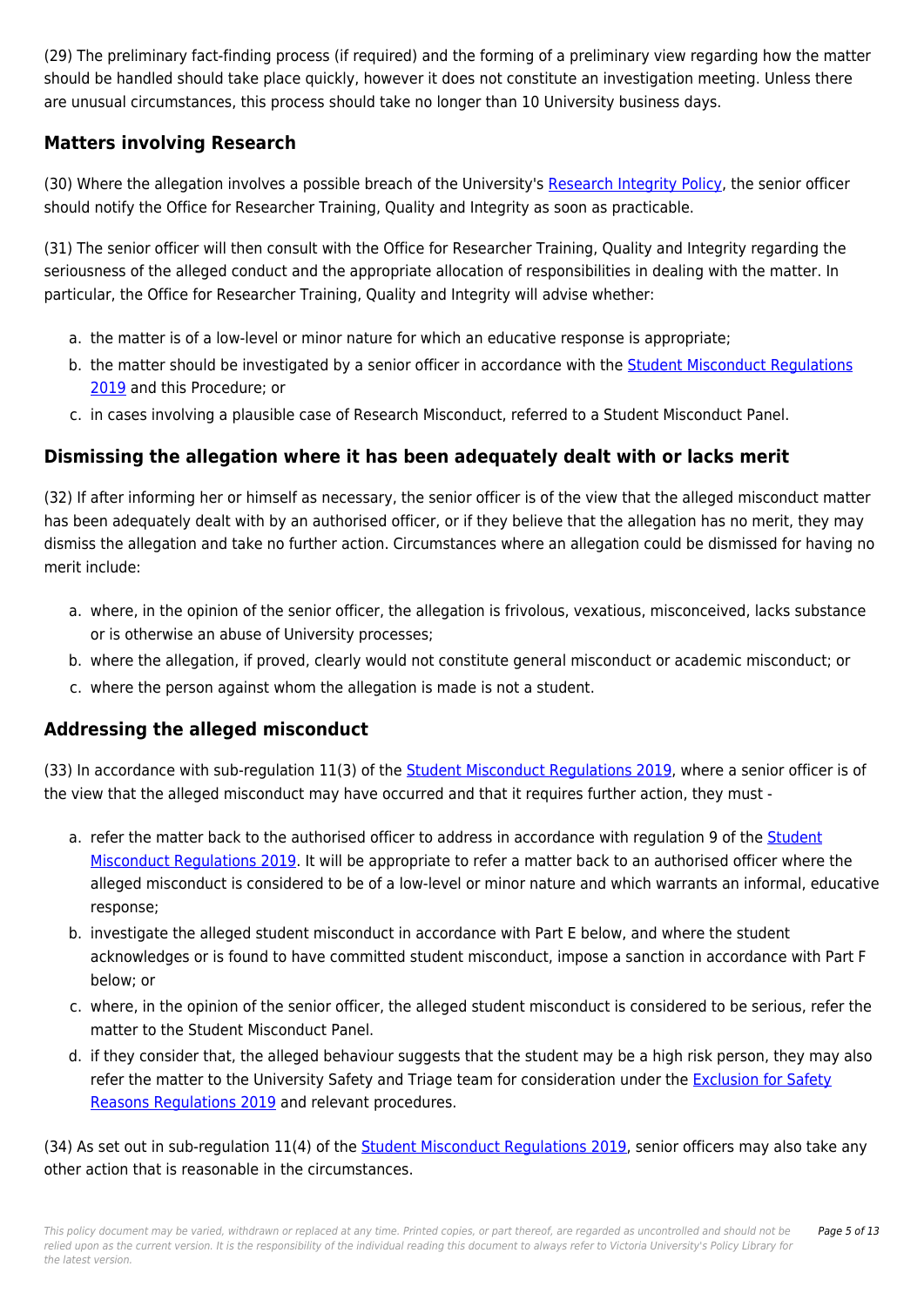### **Temporary removal by senior officer**

(35) Depending on the situation, other reasonable action may include temporarily withdrawing permission for the student to participate in a University activity, use or enter all or particular University premises or facilities for a reasonable period, not exceeding one week.

(36) The temporary removal of a student by a senior officer should only be applied to circumstances where it is necessary for the maintenance of good order (for example where the student's behaviour impedes the normal functioning of an activity or where the student's behaviour is perceived as a threat to the safety of people or property).

(37) Where a senior officer considers such action to be necessary, they should endeavour to impose the least restrictive period appropriate in all the circumstances. The senior officer must report the removal to the Integrity Office within 2 University business days so that a central record can be made.

### **Referral to the Student Misconduct Panel**

(38) Whether a matter is sufficiently serious to warrant a referral by a senior officer to the Student Misconduct Panel will be a question of judgement. As a general guide, serious matters include, but are not limited to:

- a. conduct, which if found to occur, would likely result in a sanction that only the Student Misconduct Panel can impose (e.g. exclusion from the University/termination of candidature);
- b. conduct that the Office for Researcher Training, Quality and Integrity considers to constitute a plausible case of Research Misconduct;
- c. conduct which could be categorised as serious plagiarism under the [Academic Integrity Policy;](https://policy.vu.edu.au/document/view.php?id=27) or
- d. serious behavioural issues which present a risk to the University community.

(39) A referral to the Student Misconduct Panel can be made by lodging a Student Misconduct Referral form with the Integrity Office.

(40) The referral form should clearly set out the following:

- a. The background to and details of the alleged misconduct;
- b. The specific type of misconduct that the student is alleged to have committed;
- c. The names of any witnesses and their contact details; and
- d. Any supporting documentation that may be relevant to the investigation of the allegation(s). Depending on the particular nature of the allegation(s) supporting documentation could include, witness statements, written complaints, copies of relevant communication (e.g. emails), the allegedly plagiarised work.

### **Investigation by senior officer**

(41) Where a senior officer investigates the alleged misconduct, rather than referring the matter to the Student Misconduct Panel, they must follow the investigation process outlined in Part E.

(42) The investigation process should commence as soon as practicable, which will generally mean no more than 10 University business days after the matter was first referred to the senior officer.

(43) Where the student admits the misconduct or, after investigation, is found to have committed misconduct, the senior officer may impose one or more of the appropriate penalties under Part F after taking into account all the particular circumstances of the case.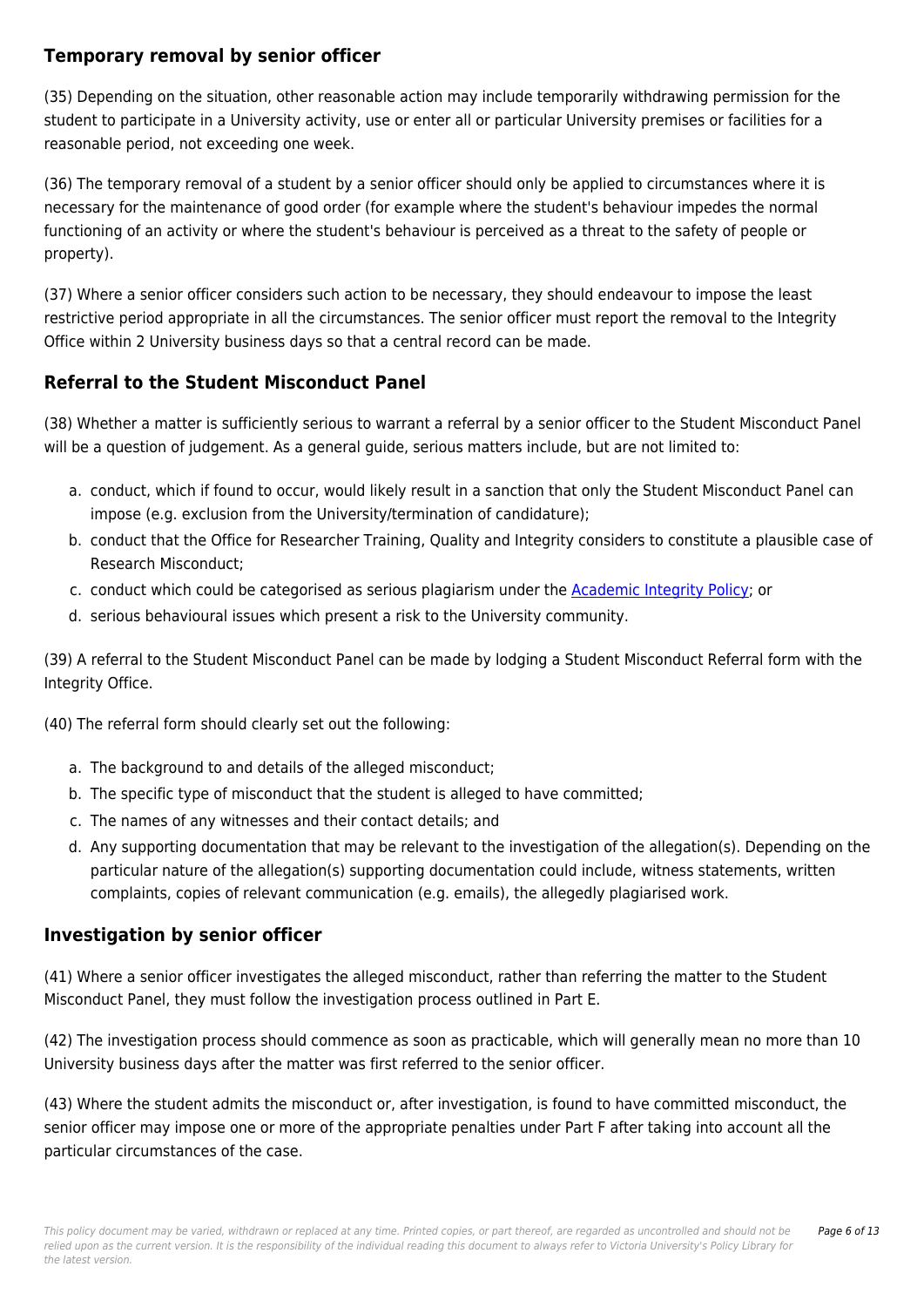## **Part D - Student Misconduct Panel**

### **Student Misconduct Panel Composition**

- (44) The Integrity Office will convene and administer the Student Misconduct Panel.
- (45) The Student Misconduct Panel will be comprised of:
	- a. the Chief Student Officer, or his or her nominee, who will act as the Panel Chair, except in cases involving alleged Research Misconduct where the Deputy Vice-Chancellor, Research & Impact, or his or her nominee, will act as the panel Chair; and
	- b. two other senior officers.

(46) When appointing staff to the panel or appointing nominees, the Chief Student Officer and Deputy Vice-Chancellor, Research & Impact will take into account the nature of the allegations and ensure that the appointees have the appropriate skill and expertise to consider the matter. For instance, where the allegation involves academic misconduct, the Panel Chair or members of the Panel should include senior academics.

(47) As set out in regulation 12 of the [Student Misconduct Regulations 2019,](https://policy.vu.edu.au/document/view.php?id=206) the Student Misconduct Panel must not include anyone who has, or may be perceived to have, a bias or conflict of interest in the matter. A bias or a conflict of interest may include, but is not limited to:

- a. Anyone who has been involved in, or associated with, (or alleged to be involved in, or associated with) the circumstances relating to the alleged misconduct;
- b. They have, or have in the past had, a close association with:
	- i. The student who is the subject of the allegation;
	- ii. any person who made the allegation; or
	- iii. a close relative of either.

(48) Once a referral of alleged student misconduct has been received by the Integrity Office, the Integrity Office will send all the relevant material to the Chief Student Officer or, where the matter involves alleged Research Misconduct, to the Deputy Vice-Chancellor, Research & Impact.

### **Student Misconduct Panel functions**

(49) Once the appointed Chair of the Panel receives a report of alleged student misconduct, they may inform themselves as necessary to form a view as to whether the allegation has any merit. This may include seeking further information if the referral form does not contain sufficient information.

(50) If, after forming a preliminary view, the Chair believes that the allegation has no merit, they may dismiss the allegation and take no further action. Circumstances where an allegation or matter could be dismissed for having no merit include -

- a. where, in the opinion of the Chair, the allegation is frivolous, vexatious, misconceived, lacks substance or is otherwise an abuse of University processes;
- b. where the allegation, if proved, clearly would not constitute general misconduct or academic misconduct; or
- c. where the person against whom the allegation is made is not a student.

(51) If the Chair dismisses an allegation on the basis it has no merit, they must notify the student and the Integrity Office of their decision and the reasons for it.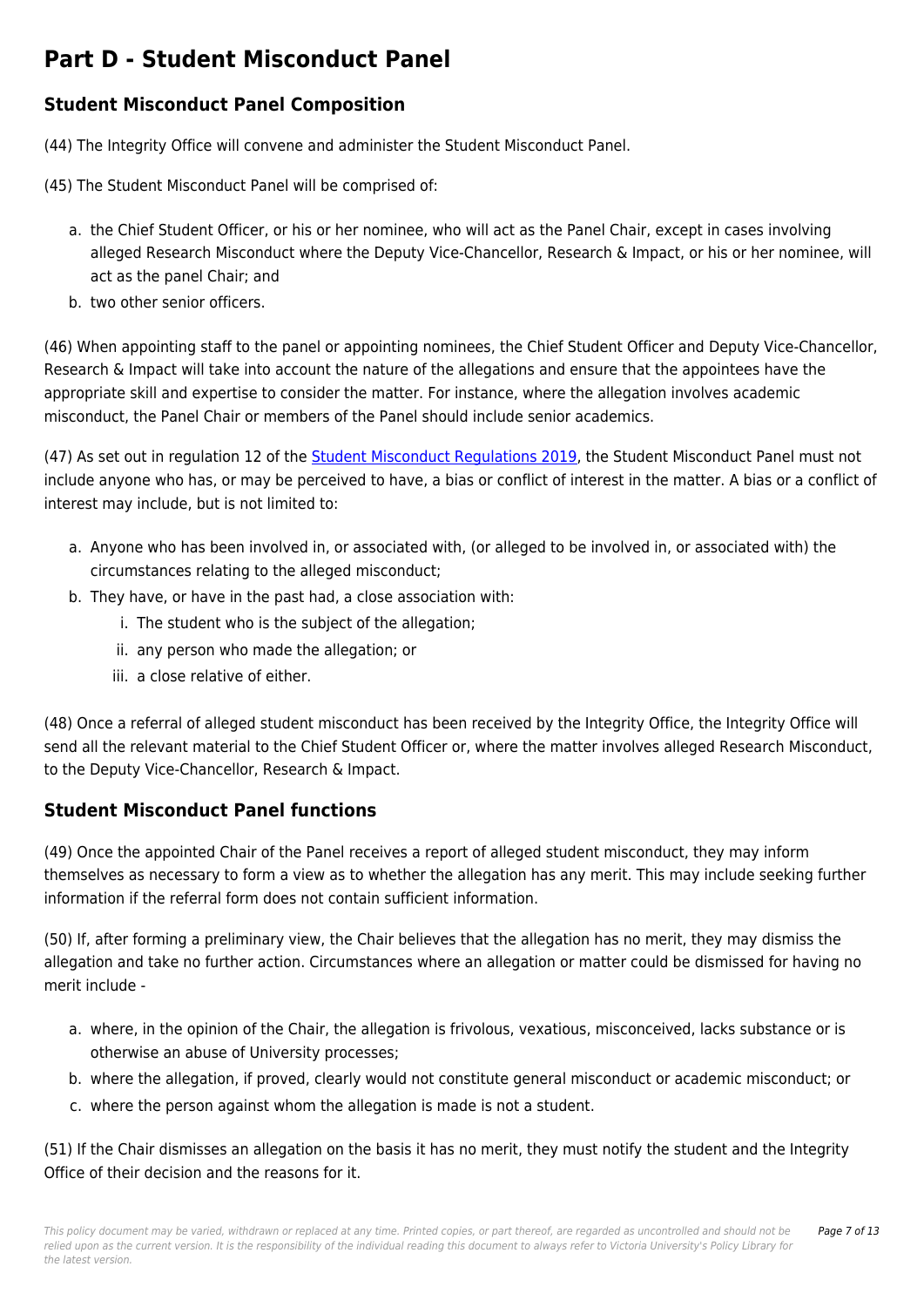(52) If the Chair of the Student Misconduct Panel is of the view that the alleged misconduct may have occurred, the Chair must, in accordance with regulation 13 of the [Student Misconduct Regulations 2019](https://policy.vu.edu.au/document/view.php?id=206), appoint a Student Misconduct Panel to investigate allegation(s) of student misconduct.

(53) When appointing the two other senior officers to the Student Misconduct Panel, the Chair should ensure that where the matter involves alleged academic misconduct, that at least one senior officer is an academic member of staff.

### **Temporary removal pending completion of process**

(54) As set out in regulation 14 of the [Student Misconduct Regulations 2019,](https://policy.vu.edu.au/document/view.php?id=206) the Student Misconduct Panel Chair may also take any other action that is reasonable in the circumstances. This may include withdrawing permission for the student to participate in a University activity, use or enter all, or particular University premises or facilities or services, pending the completion of the investigation process and notification of the decision.

(55) The temporary removal of a student from all or part of University activity pending the outcome of the misconduct process should only be applied to circumstances where it is necessary for the maintenance of good order (for example where the student's behaviour impedes the normal functioning of an activity or where the student's behaviour is perceived as a threat to the safety of people or property).

(56) Where the Student Misconduct Panel Chair, considers such action to be necessary, she or he should endeavour to impose the least restrictive period appropriate in all the circumstances.

#### **Investigation by Student Misconduct Panel**

(57) Once the Chair of the Student Misconduct Panel determines to investigate alleged student misconduct, the Student Misconduct Panel must follow the investigation process outlined in the [Student Misconduct Regulations](https://policy.vu.edu.au/document/view.php?id=206) [2019](https://policy.vu.edu.au/document/view.php?id=206) and Part E of this Procedure. The investigation process should commence as soon as practicable after the matter was first referred.

(58) Where the student admits the misconduct, or, after conducting an investigation, is found to have committed misconduct, the Student Misconduct Panel will either -

- a. impose one or more of the appropriate sanctions under Part F of this Procedure; or
- b. in cases involving Research Misconduct, recommend to the Vice-Chancellor that they impose a sanction in accordance Part F of this Procedure.

## **Part E - Investigation**

### **Commencing the investigation process**

(59) As set out in regulation 15 of the [Student Misconduct Regulations 2019,](https://policy.vu.edu.au/document/view.php?id=206) prior to the investigation meeting, the senior officer or Student Misconduct Panel will provide the student with written notice, including:

- a. particulars of the alleged student misconduct;
- b. copies of any documents in their possession that may be relied upon when making a decision;
- c. the date, time and location of the investigation meeting;
- d. information regarding the student's right to be either be heard orally or by submitting a written response; and
- e. information regarding their right to be accompanied by a support person and/or assisted student advocate.

(60) Where a student is located overseas or where it would be inappropriate for them to attend in person, efforts should be made to enable the student to appear by video or other telecommunication device.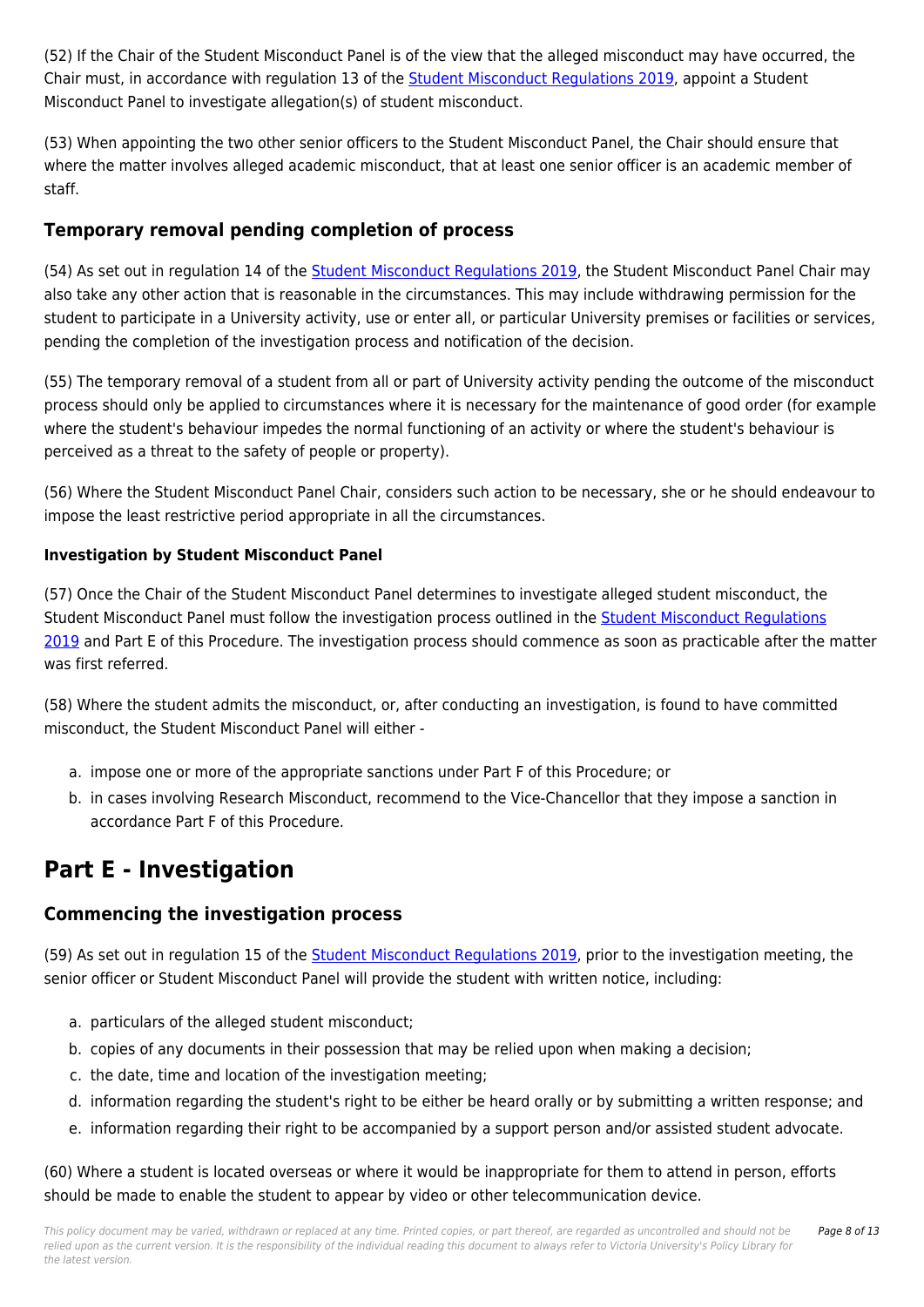### **Conducting the investigation**

(61) Where practicable, the student should be provided with at least 5 University business days' notice of the investigation meeting.

(62) The senior officer or Student Misconduct Panel in conducting the investigation will -

- a. act fairly and impartially;
- b. inform themselves as they think fit;
- c. make all enquiries they believe to be relevant;
- d. not be bound by legal rules of evidence, technicalities or legal forms; and
- e. consider the health and safety of any person.

(63) 'Acting fairly and impartially' will include giving the student an opportunity to comment on any documents or statements that are likely to be relied upon by the decision maker(s) in reaching their decision, before the decision is made.

(64) 'Making all enquiries considered to be relevant' will generally include reviewing statements from and/or speaking to the person who initially reported the student misconduct as well as other relevant witnesses and the student concerned. It will also include reviewing any relevant documents and, in complex cases, it may also include seeking an investigation report from a suitably qualified person or people.

### **Decision**

(65) When the investigation is complete, the senior officer or Student Misconduct Panel will make a decision as to whether they are persuaded that the allegation of general misconduct and/or academic misconduct is either substantiated or not.

(66) If the student acknowledges the alleged behaviour or if the senior officer or Student Misconduct Panel finds that there has been student misconduct, they may impose one or more of the sanctions set out in the **[Student Misconduct](https://policy.vu.edu.au/document/view.php?id=206)** [Regulations 2019](https://policy.vu.edu.au/document/view.php?id=206) and Part F below, or in the case of research misconduct, recommend to the Vice-Chancellor that he or she impose one or more of the sanctions set out in the [Student Misconduct Regulations 2019](https://policy.vu.edu.au/document/view.php?id=206) and Part F below.

(67) In making a decision as to which sanction(s) may be appropriate, the senior officer or Student Misconduct Panel should take into account all the particular circumstances of the case (for example, early acknowledgement of wrongdoing and/or genuine remorse) and endeavour to choose the least restrictive sanction that is appropriate in all the circumstances. Where the Student Misconduct Panel is considering suspending a student, they should take into account any time that the student may have been directed to spend away from the University throughout the disciplinary process.

(68) The sanction will not come into effect until the expiration of the appeal period, or where an appeal is lodged, until the appeal process has run its course.

(69) Nonetheless, the Senior Officer or Student Misconduct Panel, in consultation with each other, may make any interim directions they believe may be necessary for the maintenance of good order. For instance, where a decision is made to exclude a student for dangerous behaviour, the Senior Officer or Student Misconduct Panel, in consultation with each other, may direct that the student not participate in any University activity or use or enter University premises or facilities until the appeal period or, where an appeal is lodged, the appeal process has run its course.

(70) In the case of international students, the Integrity Office must notify VU International Enrolment Unit to ensure that the ESOS requirements are adhered to.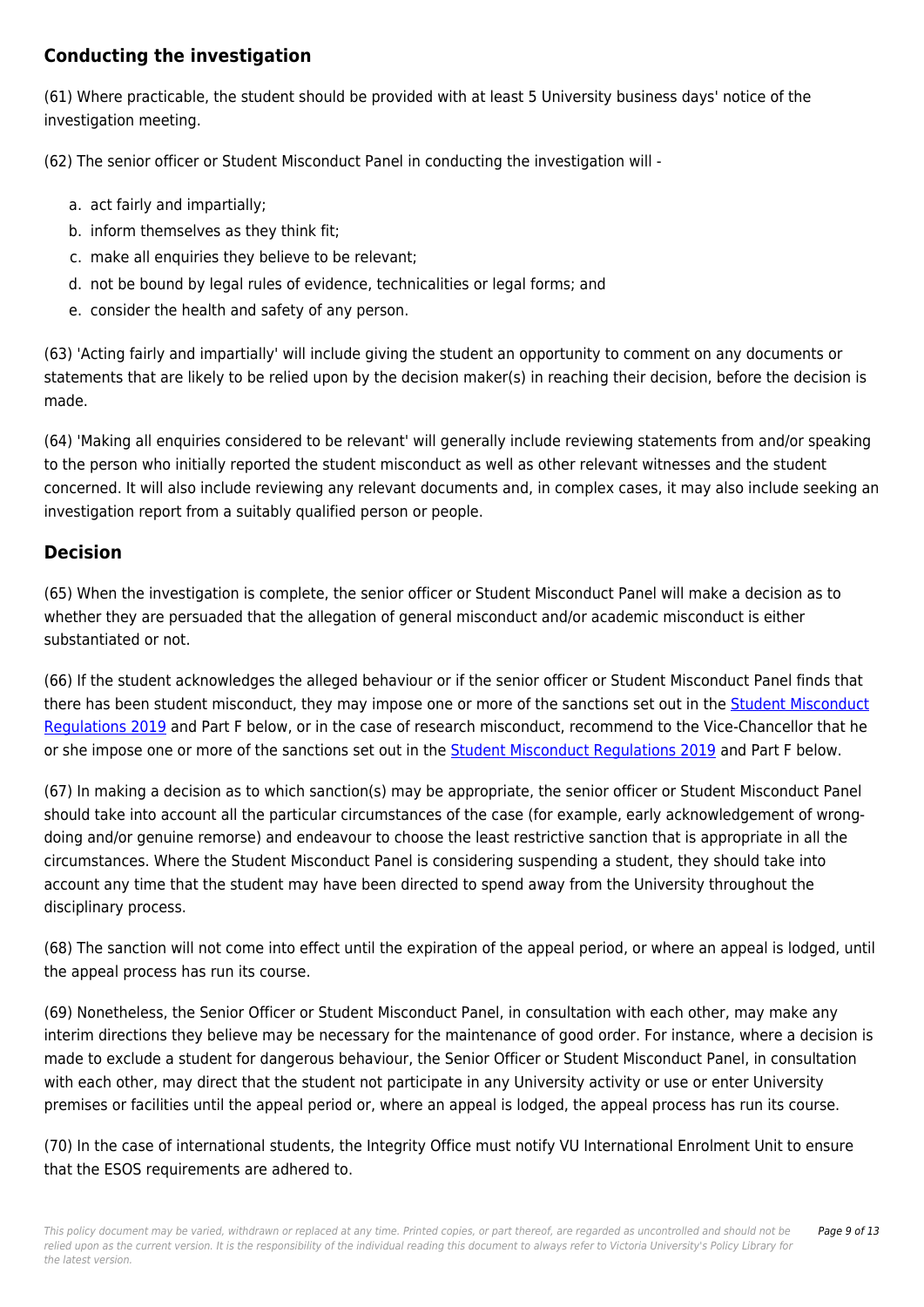### **Notice of decision to student**

(71) In accordance with regulation 16 of the [Student Misconduct Regulations 2019,](https://policy.vu.edu.au/document/view.php?id=206) the decision should be in writing and sent to the student via his or her last known postal and/or email address. The notice should be served to the email address nominated by the student, where this has occurred.

(72) The student must be informed of the outcome of the investigation decision within 5 University business days of the decision being made.

(73) Where a decision is made that the allegation of student misconduct is substantiated, the student must also be informed of -

- a. the sanction to be imposed;
- b. the reasons for the decision, including the findings on material facts; and
- c. their right to appeal in accordance with the [Student Appeals Regulations 2019](https://policy.vu.edu.au/document/view.php?id=207) and the time within which an appeal may be made (i.e. 20 University business days from the date the student is sent the decision).

## **Part F - Sanctions**

### **Sanctions for student general misconduct**

#### **Senior officer**

(74) Where a student is found to have committed student general misconduct, one or more of the following sanctions may be imposed by a senior officer after taking into account all the particular circumstances of the case -

- a. reprimanding and/or cautioning the student;
- b. a restorative sanction that is appropriate and proportionate in all the circumstances;
- c. requiring the student to refrain from contact with specified person/s;
- d. restricting or denying access to some or all of the University premises, facilities, services or activities for a period of up to three months;
- e. requiring the payment for the cost of the damage, or a contribution towards the cost of the damage, caused by the misconduct.

#### **Student Misconduct Panel**

(75) Where a student is found to have committed student general misconduct, the Student Misconduct Panel may impose one or more of the following sanctions after taking into account all the particular circumstances of the case -

- a. reprimanding and/or cautioning the student;
- b. a restorative sanction, including a charge, fee or condition that is appropriate and proportionate in all the circumstances;
- c. requiring the student to refrain from contact with a specified person or persons;
- d. restricting or denying access to some or all of the University premises, facilities, services or activities for a period of up to one month;
- e. requiring the payment for the cost of the damage, or a contribution towards the cost of the damage, caused by the misconduct;
- f. imposing a condition on enrolment in the unit or course;
- g. partial suspension from the University;
- h. suspension from the University;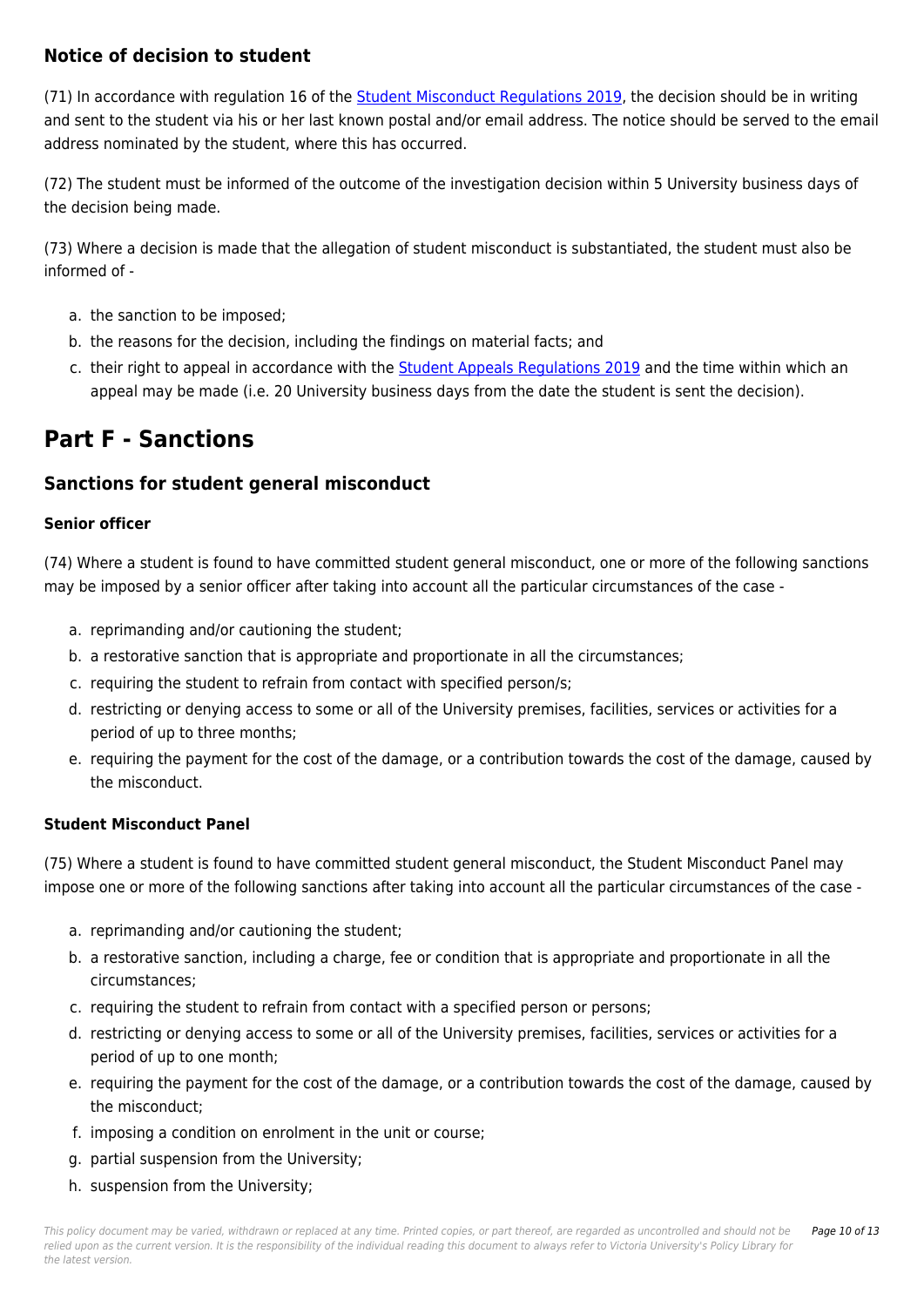- i. exclusion from University premises and/or systems; or
- j. termination of enrolment or higher degree candidature.

### **Sanctions for student academic misconduct**

#### **Senior officer**

(76) Where a student is found to have committed student academic misconduct, one or more of the following sanctions may be imposed by a senior officer -

- a. reprimanding and/or cautioning the student;
- b. recording a failure or zero mark or result or other appropriate mark or result for all or any part of an assessment task;
- c. requiring the student to repeat an assessment task;
- d. requiring the student to refrain from association with specified person/s for the purposes of study or assessment;
- e. requiring resubmission of one or more assessment tasks;
- f. requiring a student to undertake alternative assessment for the Unit on terms determined by the senior officer.

#### **Student Misconduct Panel**

(77) Where a student is found to have committed student academic misconduct, one or more of the following sanctions may be imposed, or recommended to the Vice-Chancellor to impose, by the Student Misconduct Panel -

- a. reprimanding and/or cautioning the student;
- b. recording a failure or zero mark or result or other appropriate mark or result for all or any part of an assessment task;
- c. requiring the student to repeat an assessment task;
- d. requiring the student to refrain from association with a specified person or persons for the purposes of study or assessment;
- e. requiring resubmission of one or more assessment tasks;
- f. requiring a student to undertake alternative assessment for the Unit on terms determined by the Student Misconduct Panel;
- g. requiring a retraction or correction of an article;
- h. recommending to the Vice-Chancellor or nominee that the award not be made; or
- i. recommending to the Vice-Chancellor that the award be revoked in accordance with the [Awards Regulations](https://policy.vu.edu.au/document/view.php?id=148) [2018](https://policy.vu.edu.au/document/view.php?id=148).
- j. partial suspension from the University;
- k. suspension from the University;
- l. exclusion from the University;
- m. termination of enrolment/higher degree candidature.

#### **Recording, monitoring and reporting on Student Misconduct**

(78) The decision will be recorded on the student's file and stored in accordance with the University's [Records](https://policy.vu.edu.au/document/view.php?id=1) [Management Policy](https://policy.vu.edu.au/document/view.php?id=1) and [procedures](https://policy.vu.edu.au/browse.php#R).

(79) VU will make, and maintain, a Register of Academic and General Misconduct concurrently with the Register of Academic Integrity Breaches (as per [Academic Integrity Policy\)](https://policy.vu.edu.au/document/view.php?id=27), recording the details of the breach, the response, and the action taken. All Colleges and other business areas delivering VU courses will maintain a Register of Academic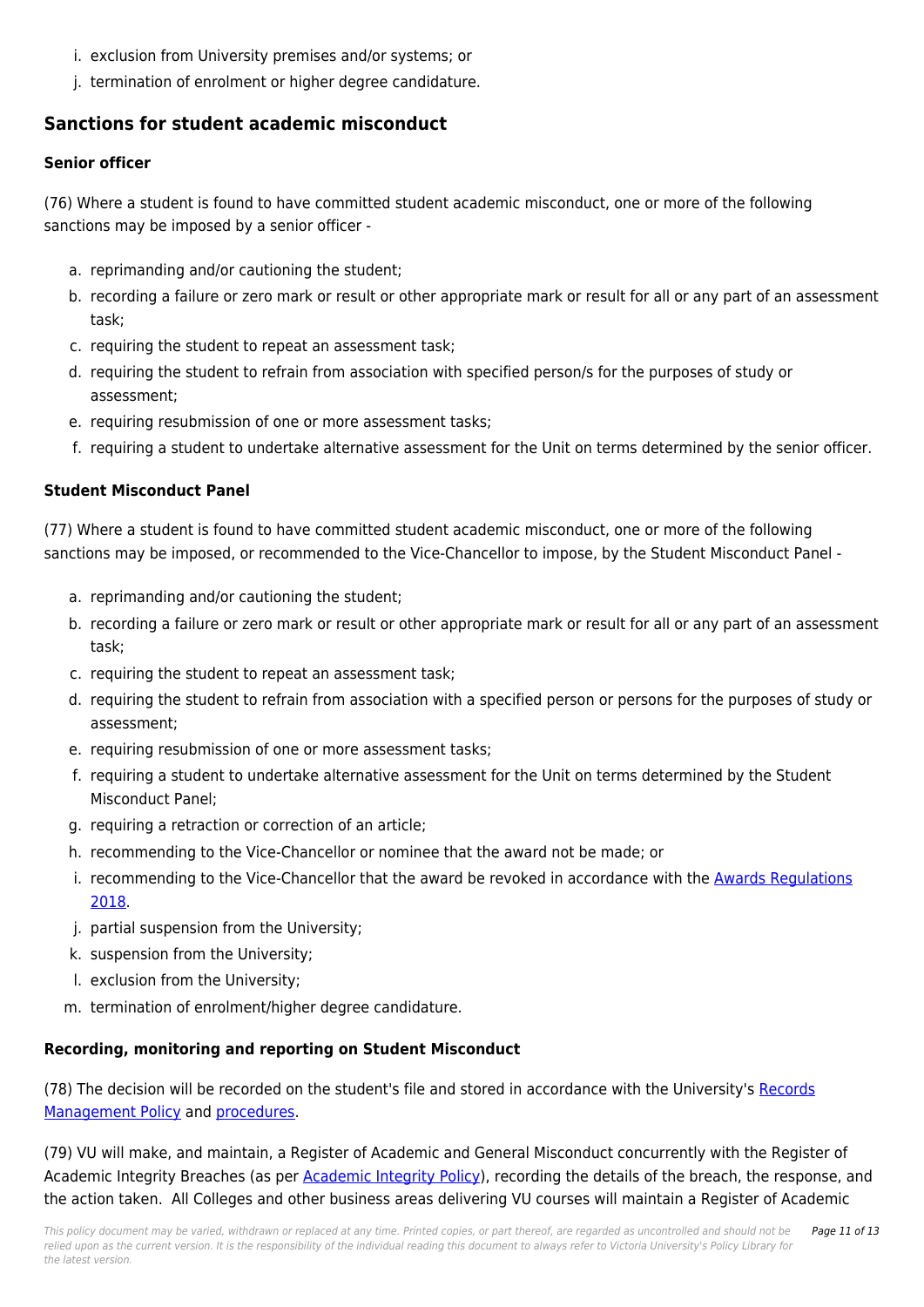and General Misconduct.

(80) The College Director of Learning and Teaching or the College Manager or equivalent officer will be responsible for keeping the register for the College or business area.

(81) Each Register of Academic and General Misconduct must be provided to the Integrity Office on a regular basis, as they manage the University Register.

(82) On an annual basis, a summary of Student Misconduct (General and Academic) matters captured in the Integrity Office University Register must be provided to Academic Board for analysis and discussion.

(83) Aggregated and de-identified data may also be used to support the University's monitoring, reporting and continuous improvement processes with respect to student services.

## **Section 6 - Guidelines**

(84) Nil